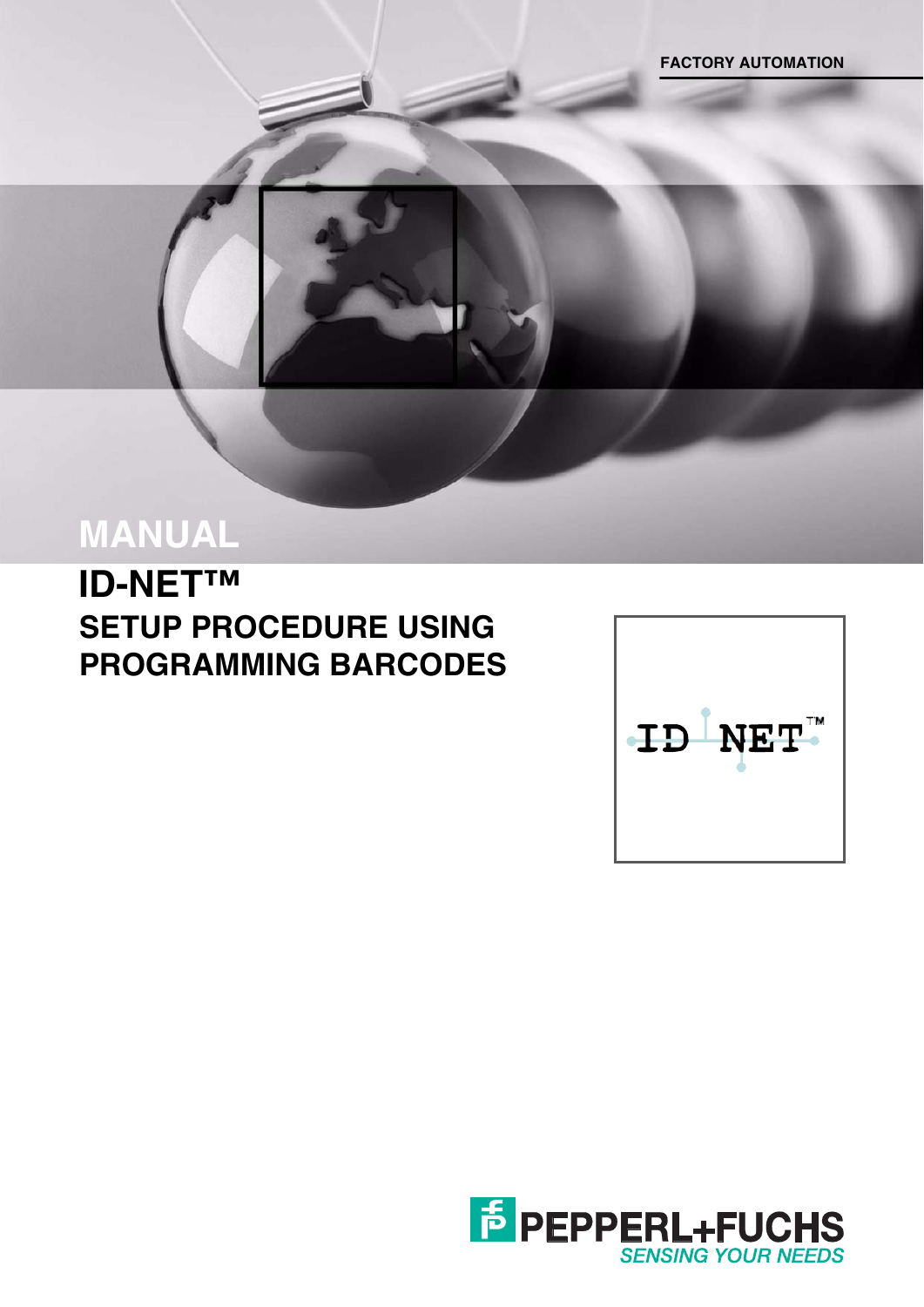With regard to the supply of products, the current issue of the following document is applicable: The General Terms of Delivery for Products and Services of the Electrical Industry, published by the Central Association of the Electrical Industry (Zentralverband Elektrotechnik und Elektroindustrie (ZVEI) e.V.) in its most recent version as well as the supplementary clause: "Expanded reservation of proprietorship"

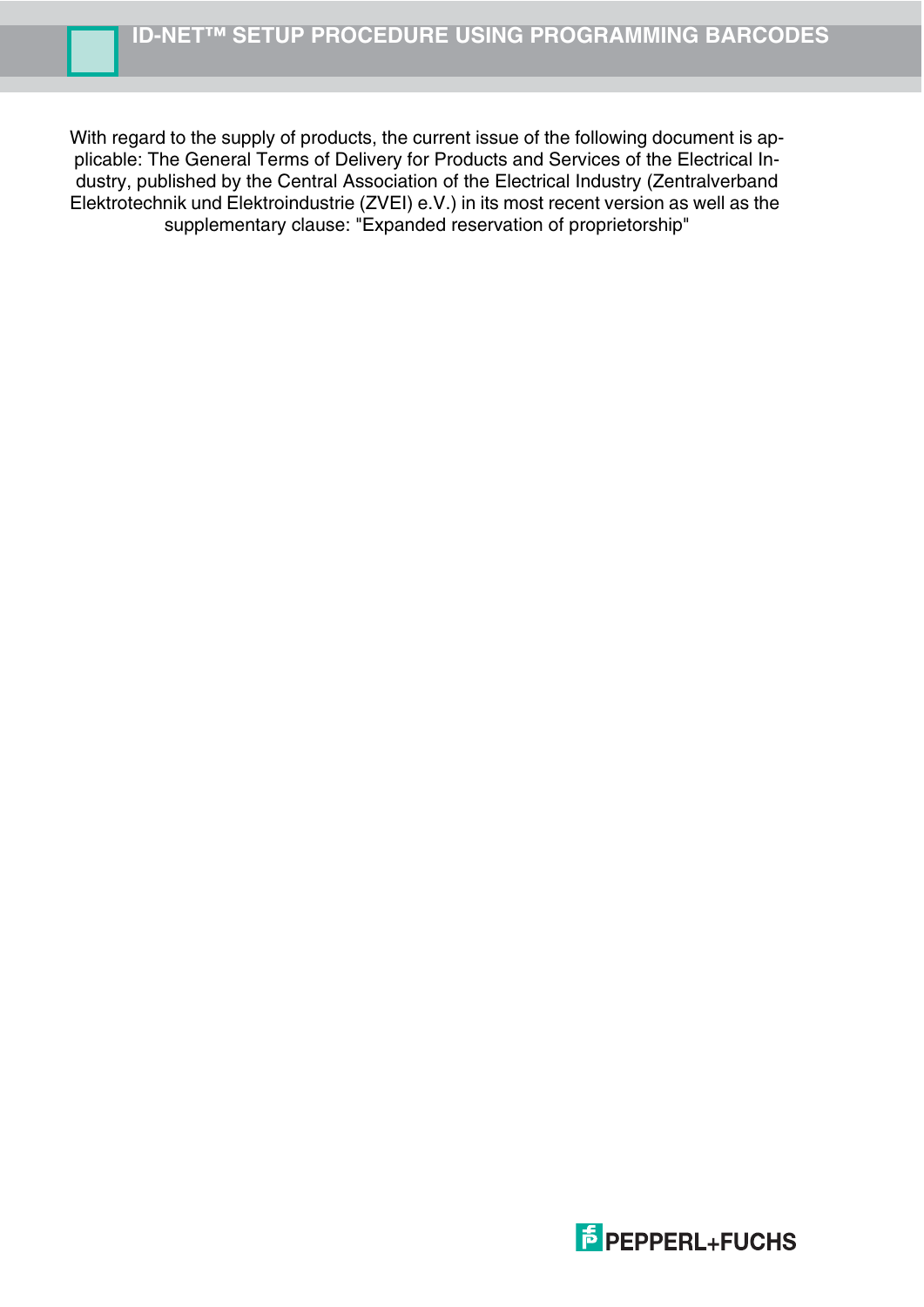## <span id="page-2-0"></span>**CONTENTS**

| $1 \quad \blacksquare$  |                                                    |  |
|-------------------------|----------------------------------------------------|--|
| $2^{\circ}$             |                                                    |  |
| 3 <sup>7</sup>          | ID-NET™ NETWORK SETUP USING PROGRAMMING BARCODES 6 |  |
| $\overline{\mathbf{4}}$ |                                                    |  |
| 5                       |                                                    |  |
| 6                       |                                                    |  |
| $\overline{7}$          |                                                    |  |
| 8                       |                                                    |  |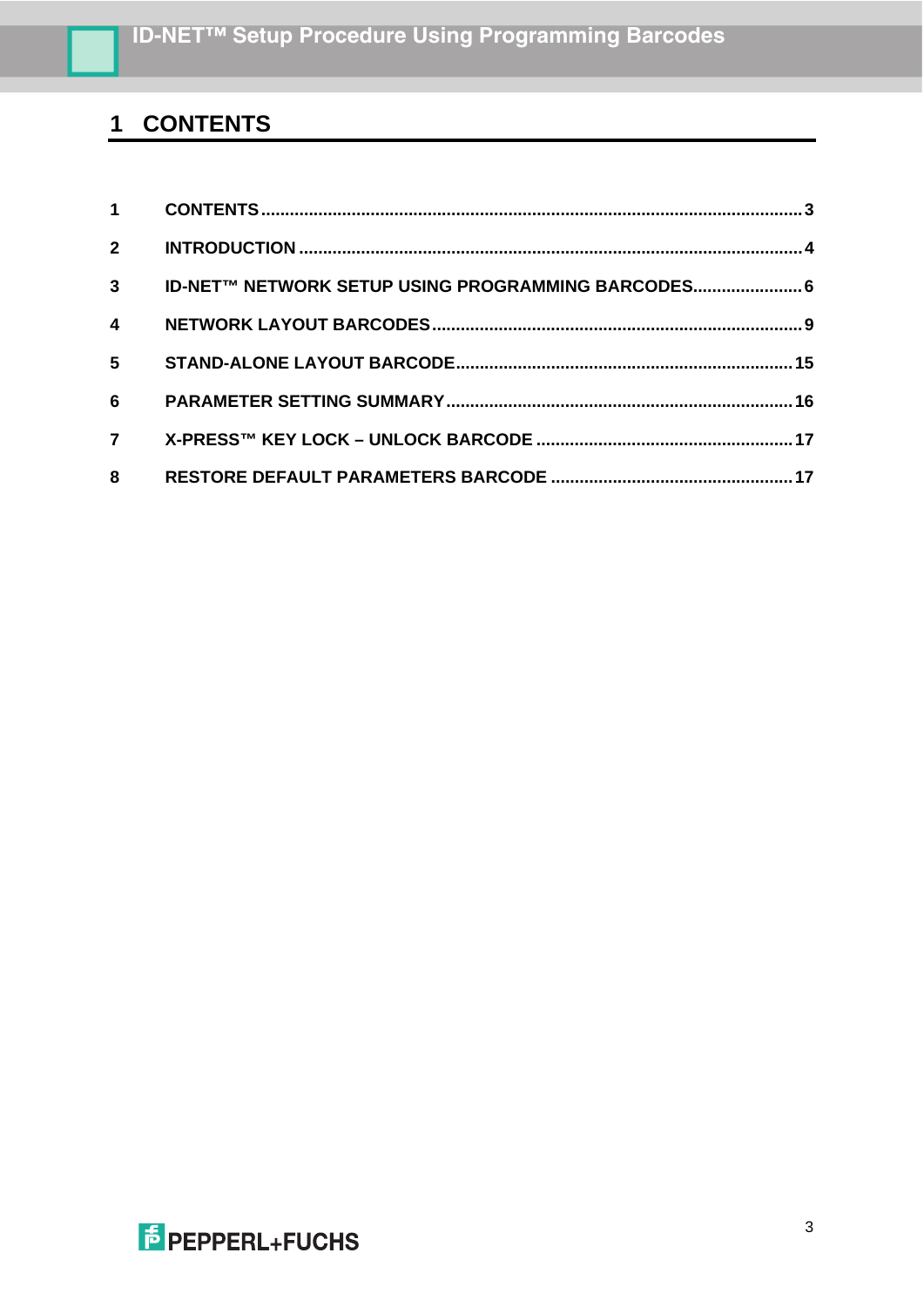### <span id="page-3-0"></span>**2 INTRODUCTION**

The ID-NET™ is a built-in high-speed interface dedicated for high-speed scanner interconnection. ID-NET™ is in addition to the Main and Auxiliary serial interfaces.

Following topologies are available:

**ID-NET™ M/S Synchronized**: Single station – multiple scanners



The ID-NET™ interface allows local connection of multiple scanners that are reading on different sides of the same target. All scanners share a single presence sensor and activate/deactivate simultaneously.

At the end of each reading phase a single data message is transmitted to the host.

Thanks to ID-NET™, data communication among scanners is highly efficient so that an immediate result will be available.

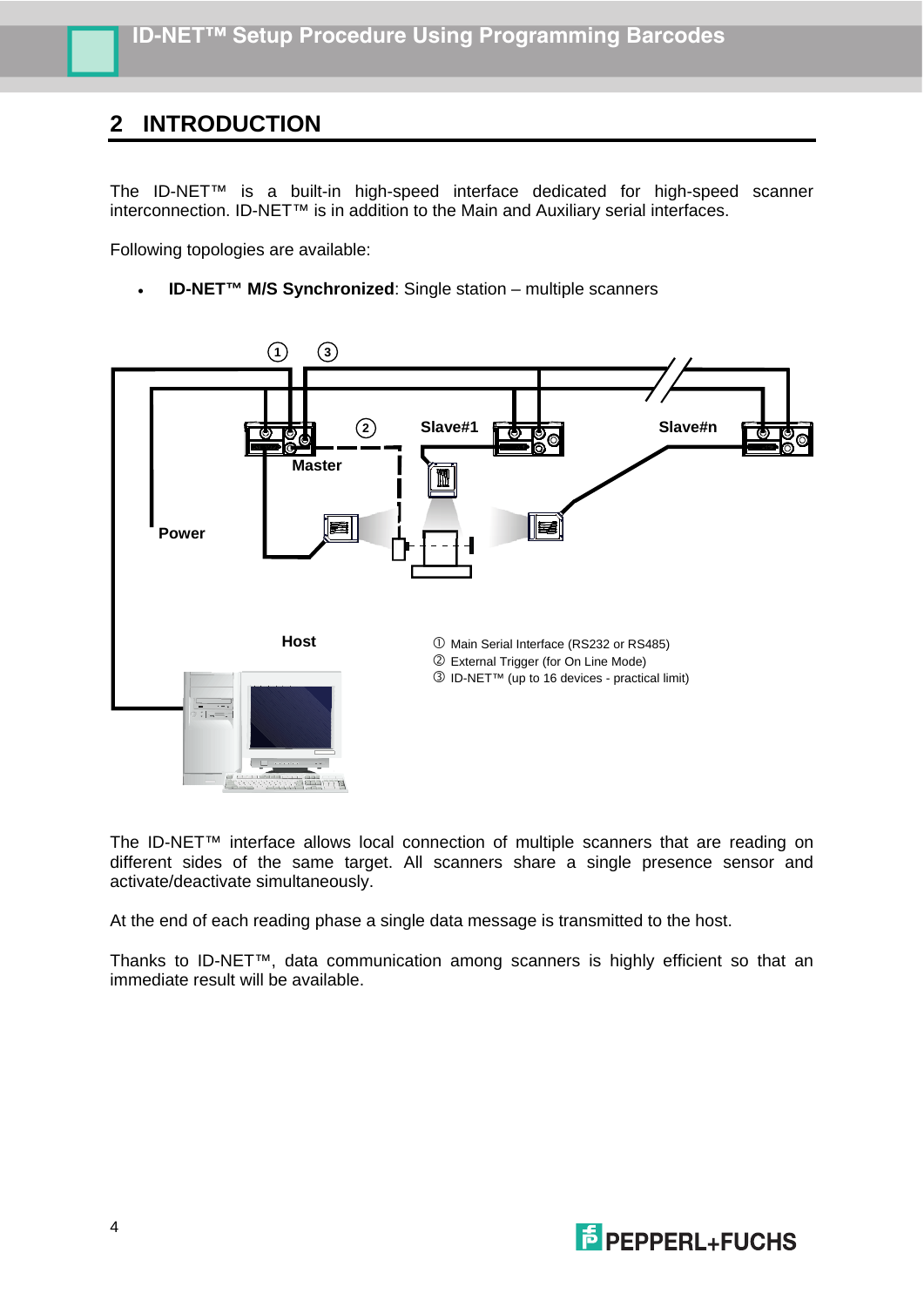**ID-NET™ M/S Multidata**: Multiple stations – single scanner



The ID-NET™ interface allows connection of scanners that are reading objects placed on independent conveyors. All scanners are typically located far away from each other and they use a dedicated presence sensor.

At the end of each reading phase, every scanner transmits its own data message to the host.

Thanks to ID-NET™, data collection among readers is accomplished at a high speed without the need of an external multiplexing device. This leads to an overall cost reduction and to simplified system wiring.

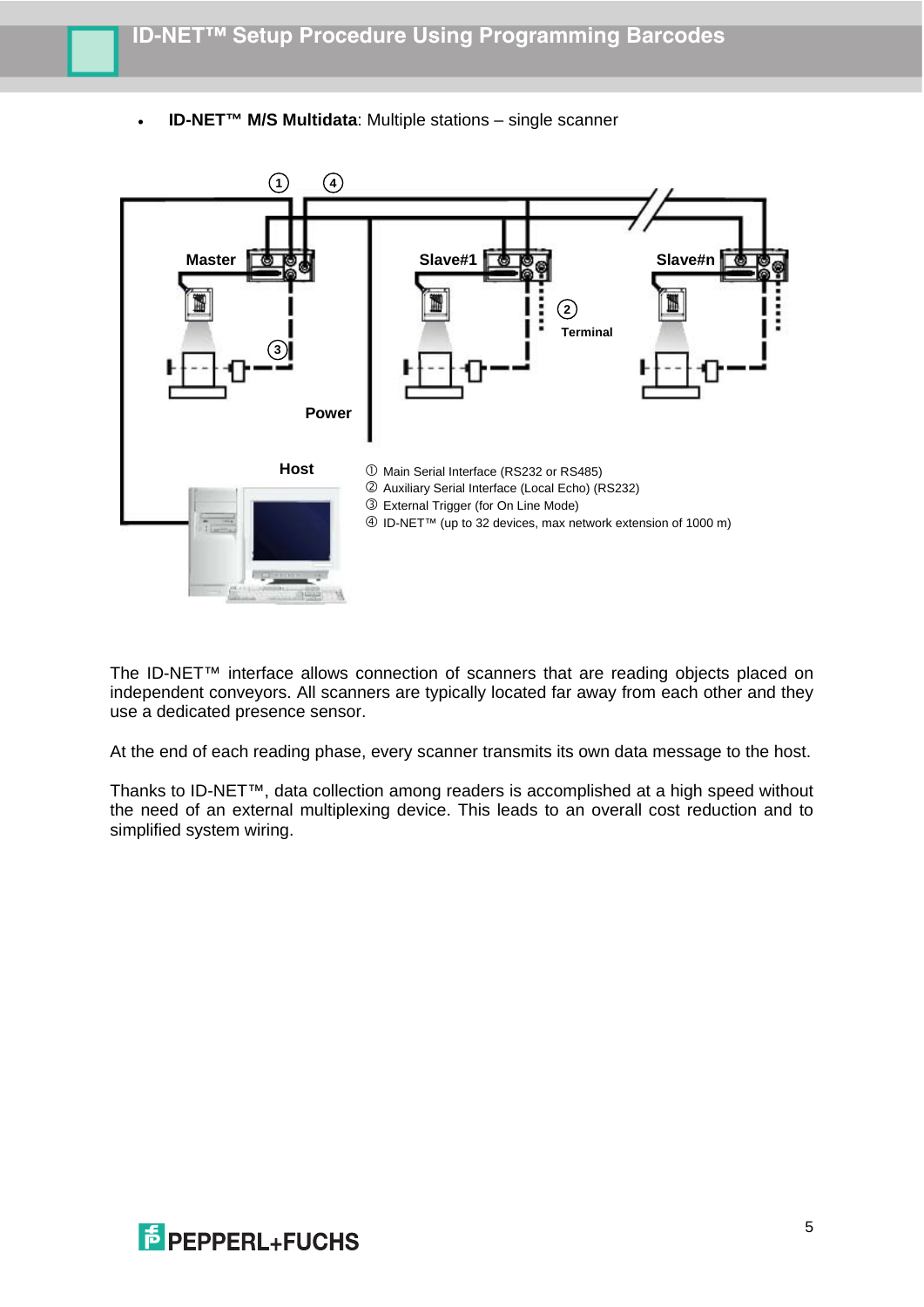#### <span id="page-5-0"></span>**3 ID-NET™ NETWORK SETUP USING PROGRAMMING BARCODES**

1. Press and hold the X-PRESS™ button to enter the "*Auto Learn* Mode". Once button is pressed, the LED cycle appears as follows:



2. Now, put the barcode related to the planned role and address in front of the scanner. The picture below shows, as example, the scanner configuration as "Slave [1](#page-5-1)"  $1$  :



3. Once the scanner has successfully read, the LEDs stay on steady for 2 seconds:

| <b>SETUP</b><br><b>LEARN</b><br><b>TEST</b> | <b>READY</b><br>GOOD<br><b>TRIGGER</b><br>COM<br><b>STATUS</b> |  |  |  |
|---------------------------------------------|----------------------------------------------------------------|--|--|--|
| Successful reading.                         |                                                                |  |  |  |

<span id="page-5-1"></span><sup>1</sup> the barcodes shown are examples, only. Use the barcodes in **chapter 3** for the actual programming.



-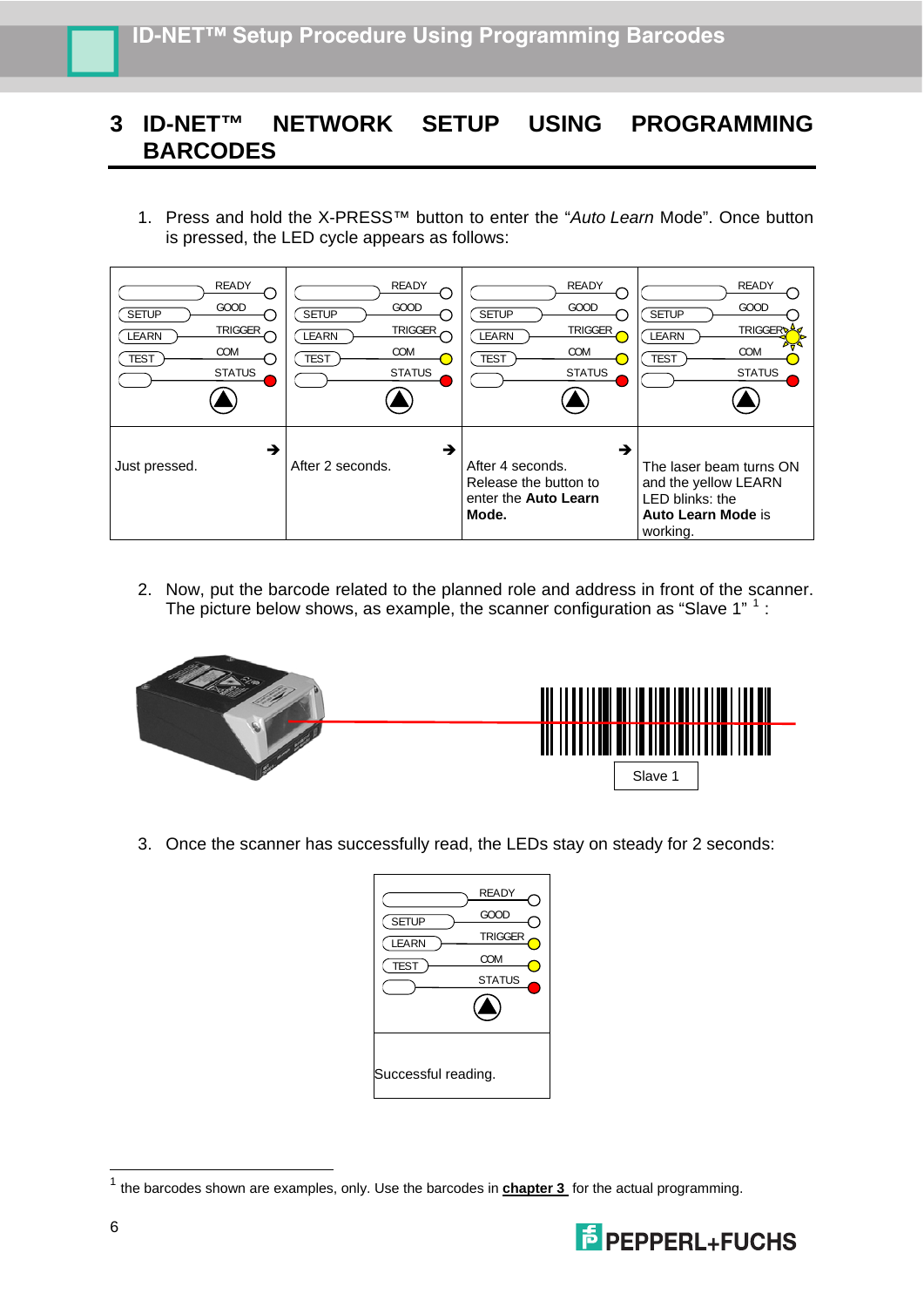4. The scanner is programmed and the *Auto Learn* Mode ends. The green "ready" LED is on.



5. Repeat steps 1..3 above to configure all the slaves and master. The maximum number of scanners is 32, including the master.



6. Connect the master scanner to a PC by means of the Genius™ configuration software.



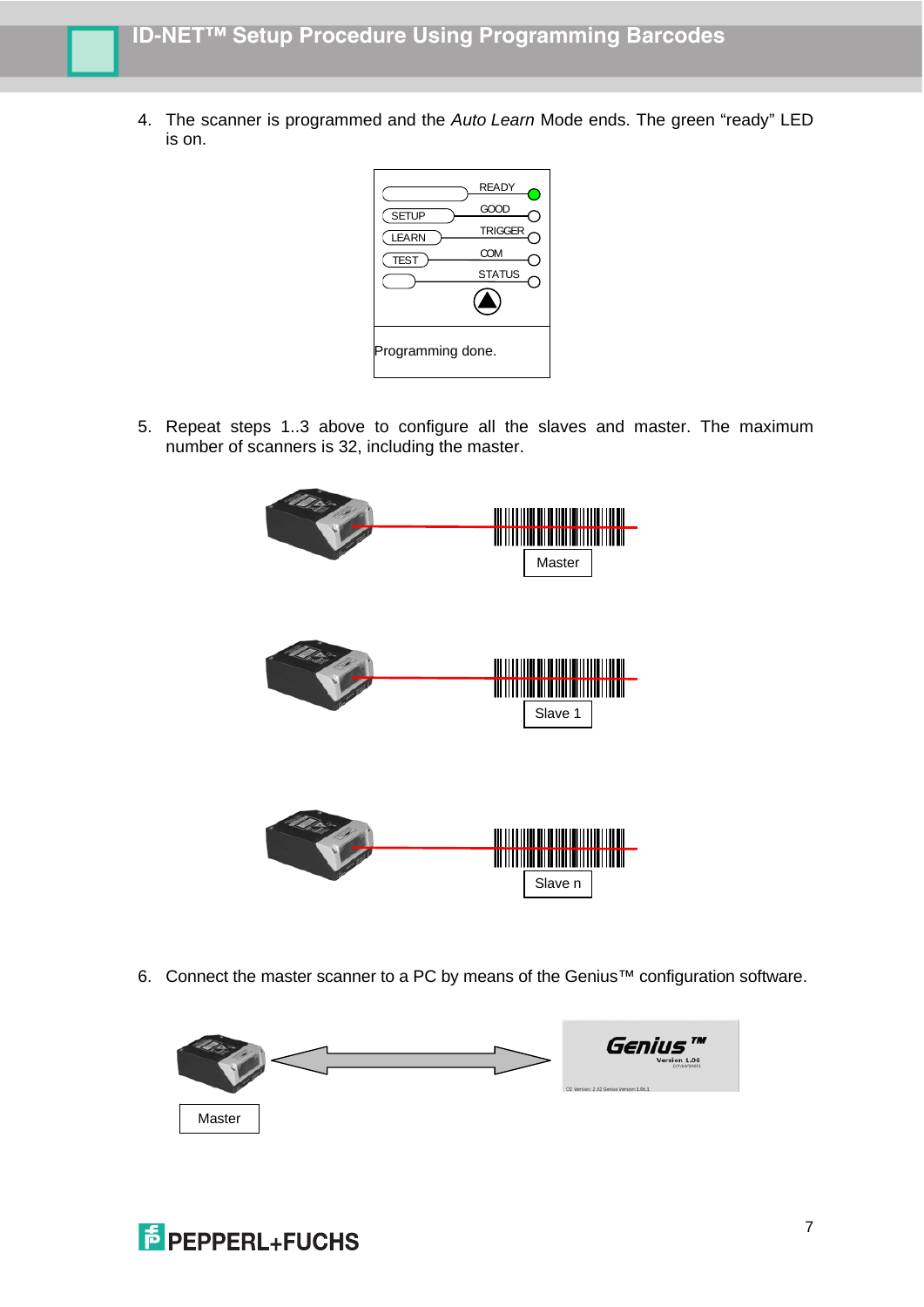7. Start the Genius<sup>™</sup> Express Network Setup procedure. Refer to the Help On Line document for details.





Any network role can also be programmed using Genius™. Refer to the Help On Line documentation for further details.

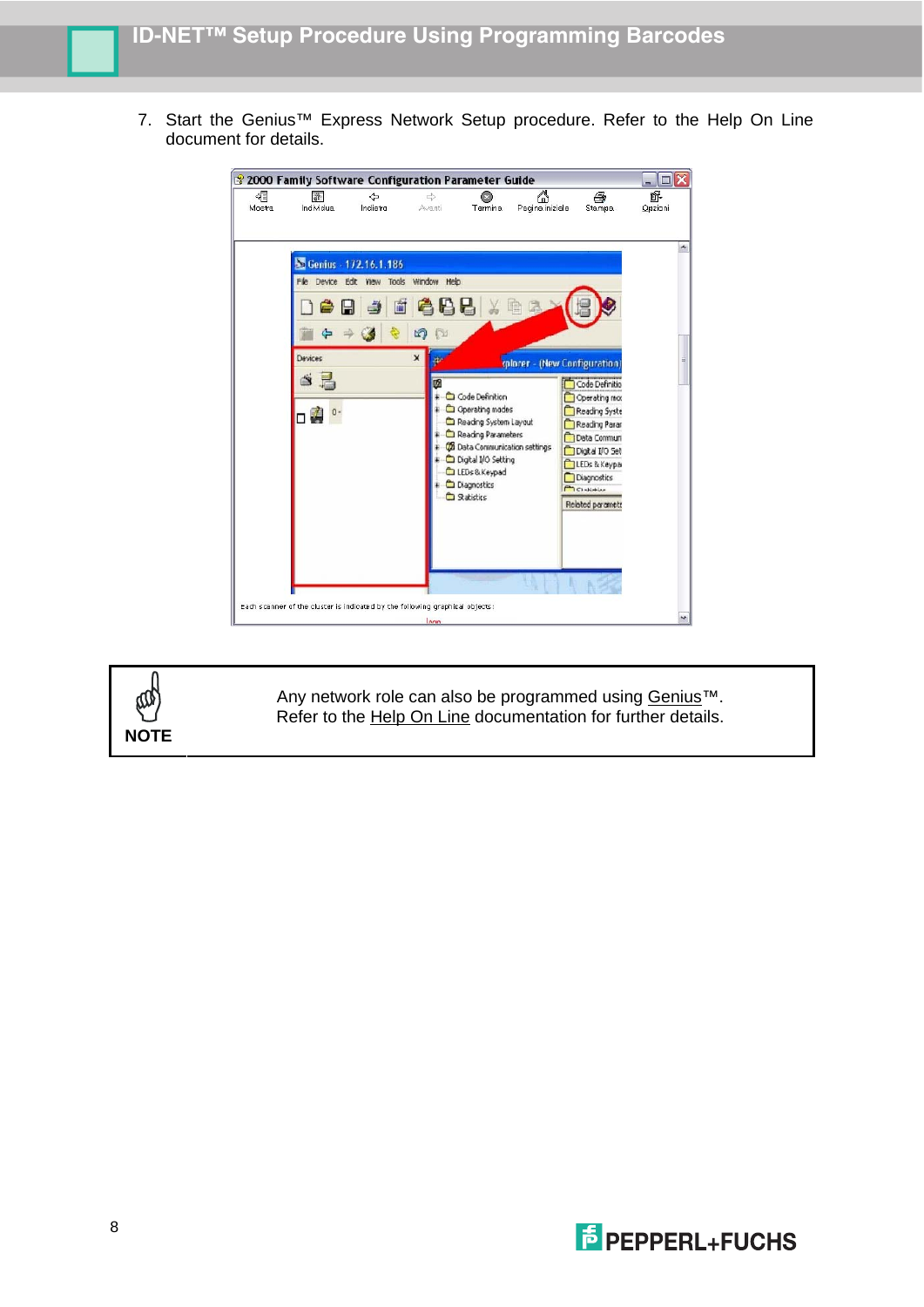### <span id="page-8-0"></span>**4 NETWORK LAYOUT BARCODES**

**ID-NET™ M/S Synchronized** 















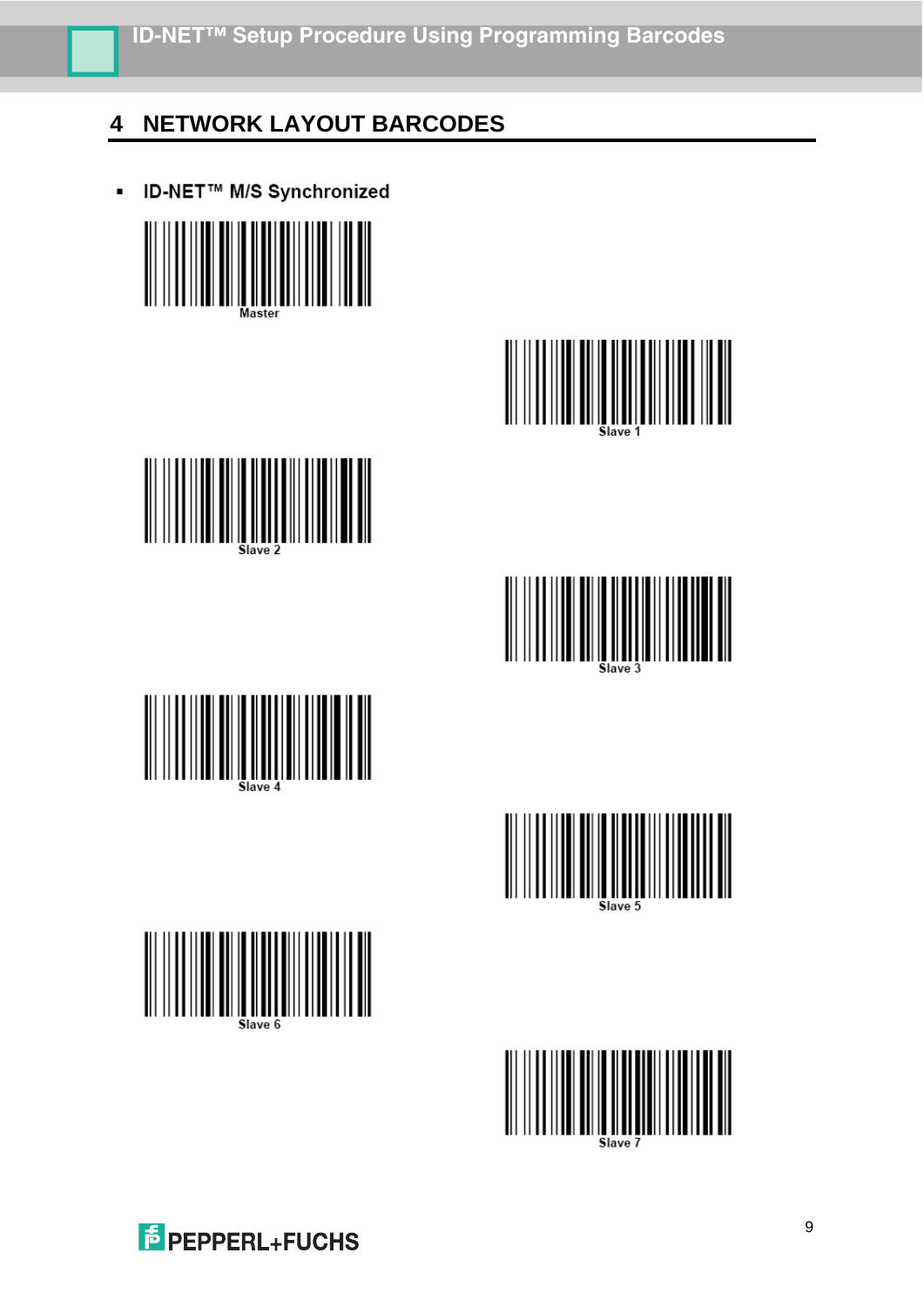ID-NET™ M/S Synchronized  $\blacksquare$ 

















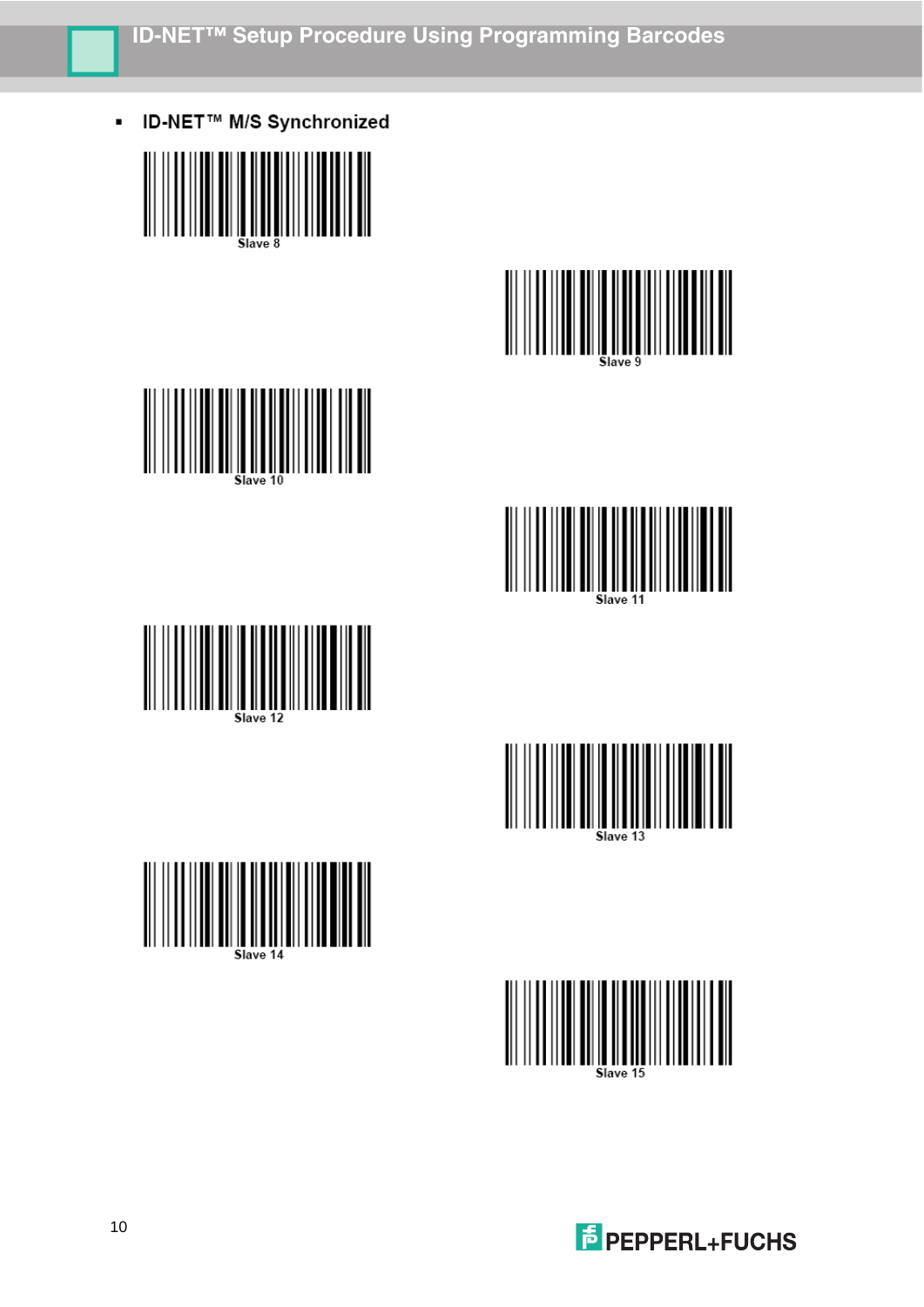**ID-NET™ M/S Multidata** 















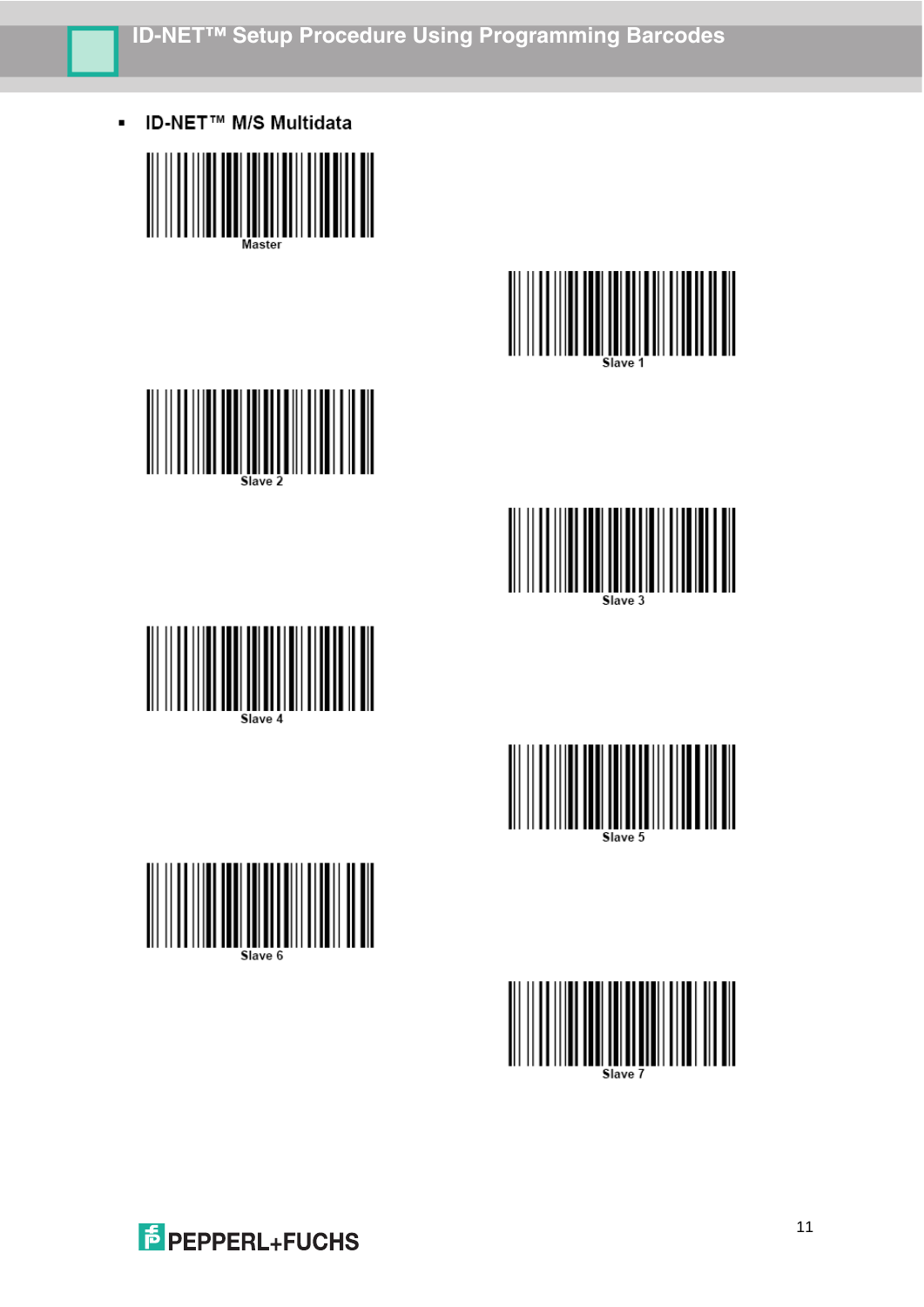**ID-NET™ M/S Multidata** 

















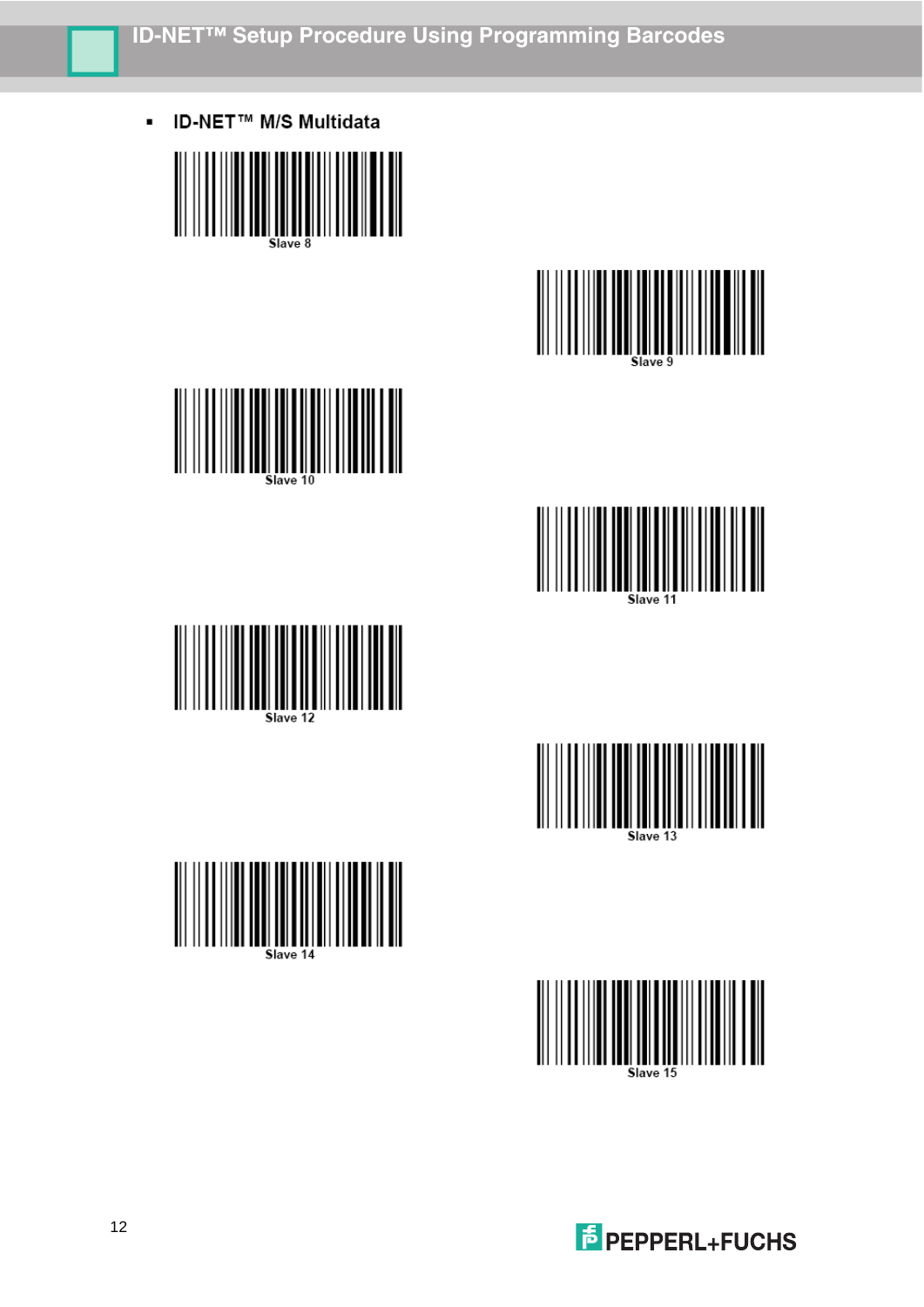**ID-NET™ M/S Multidata**  $\blacksquare$ 

















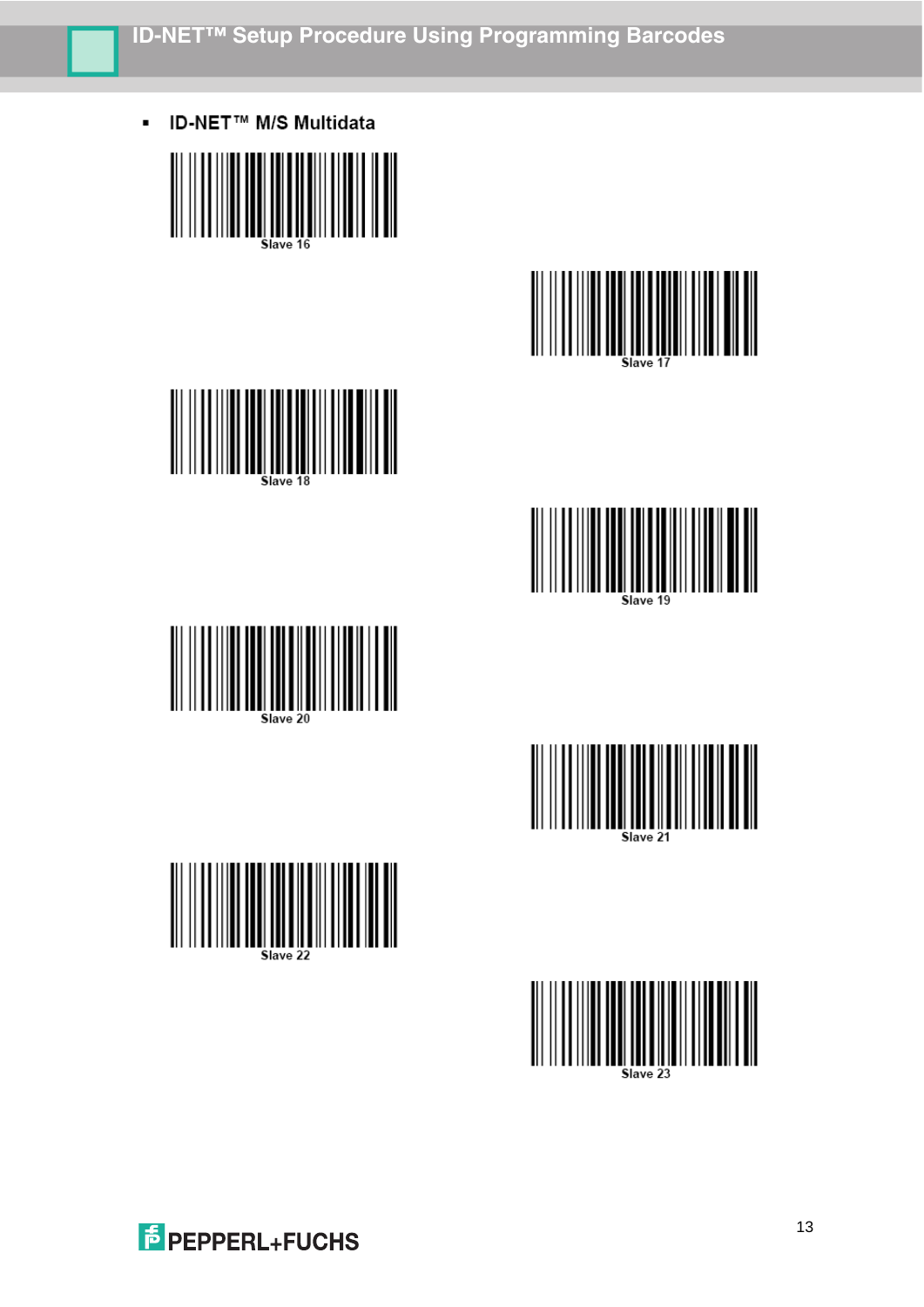**ID-NET™ M/S Multidata** 

















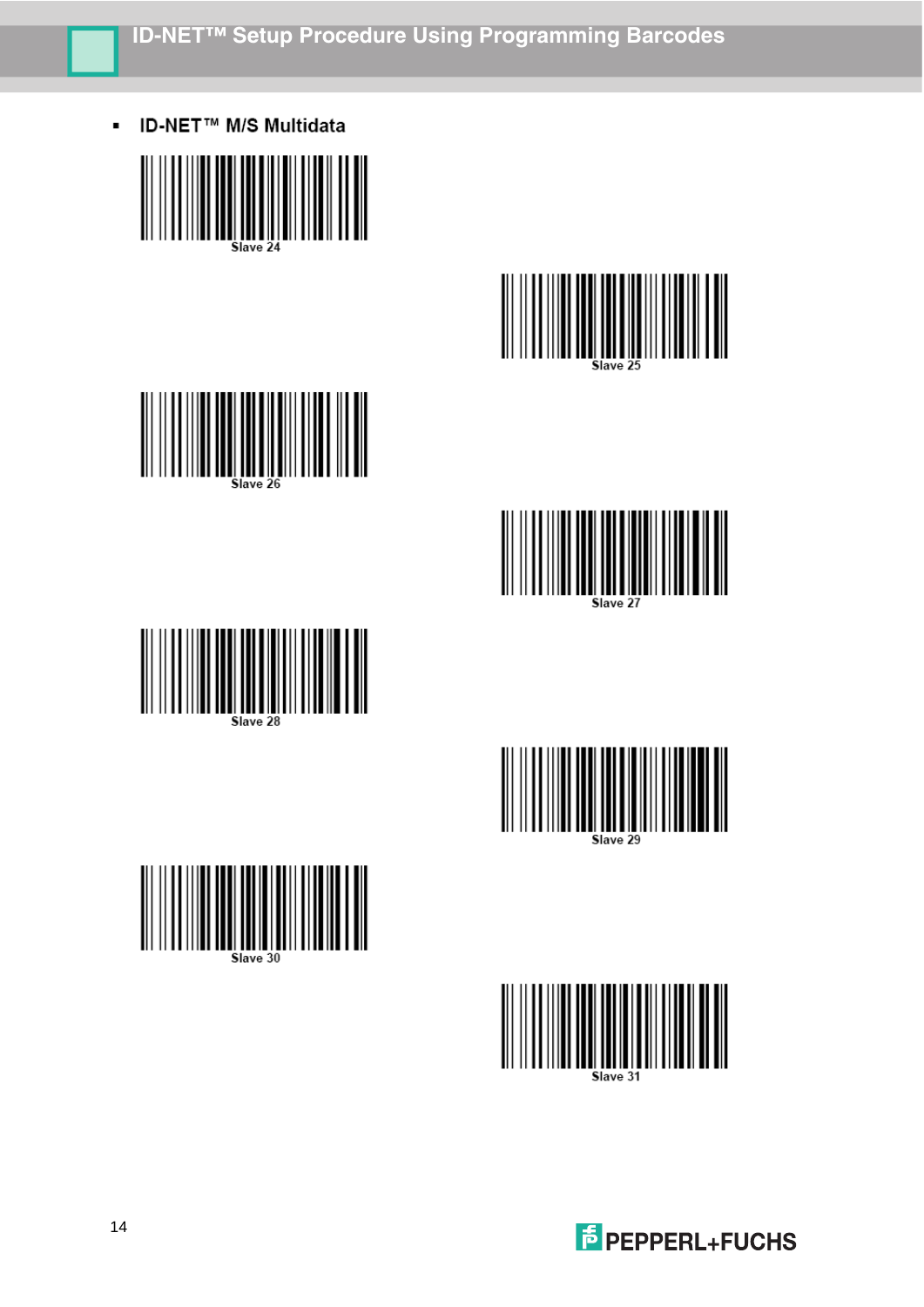#### <span id="page-14-0"></span>**5 STAND-ALONE LAYOUT BARCODE**

In order to re-program a network scanner for a stand alone configuration, the following barcode can be used.

**Stand Alone Layout** 



The programming barcode procedure uses the *Auto Learn* Mode as described in chapter 2.





The Stand-Alone configuration can also be programmed using Genius™. Refer to the Help On Line documentation for further details.

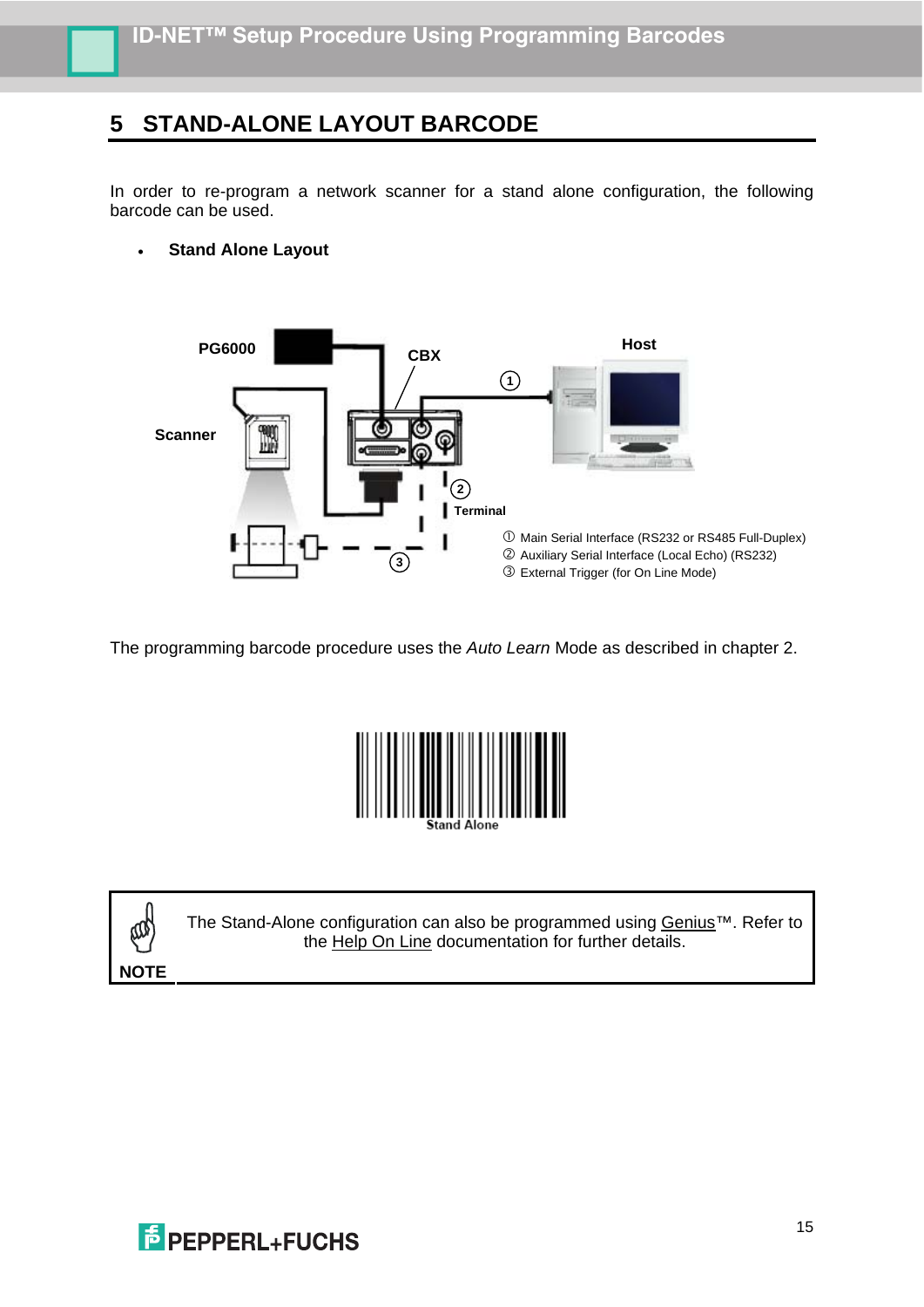#### <span id="page-15-0"></span>**6 PARAMETER SETTING SUMMARY**

The network setup through programming barcodes **automatically sets** all the necessary parameters in order to produce a consistent and correct configuration.

The following table summarizes the modified values and the related programming actions.

| <b>Modified Parameters</b>                                                       |
|----------------------------------------------------------------------------------|
| Topology Role $=$ Other                                                          |
| Reading System Layout/Local Device Alternative Network Setting = Alone or Id-Net |
| Topology Role = Master Synchronized                                              |
| Operating Mode/ Operating Mode Selection = On Line (*)                           |
| Topology Role = Slave Synchronized                                               |
| Slave Address = $xx$                                                             |
| Operating Mode/ Operating Mode Selection = On Line (*)                           |
| Topology Role = Master Multidata                                                 |
| Topology Role = Slave Multidata                                                  |
| Slave Address = $xx$                                                             |
|                                                                                  |

(\*)this setting only occurs if the starting Operating Mode is Continuous or Automatic

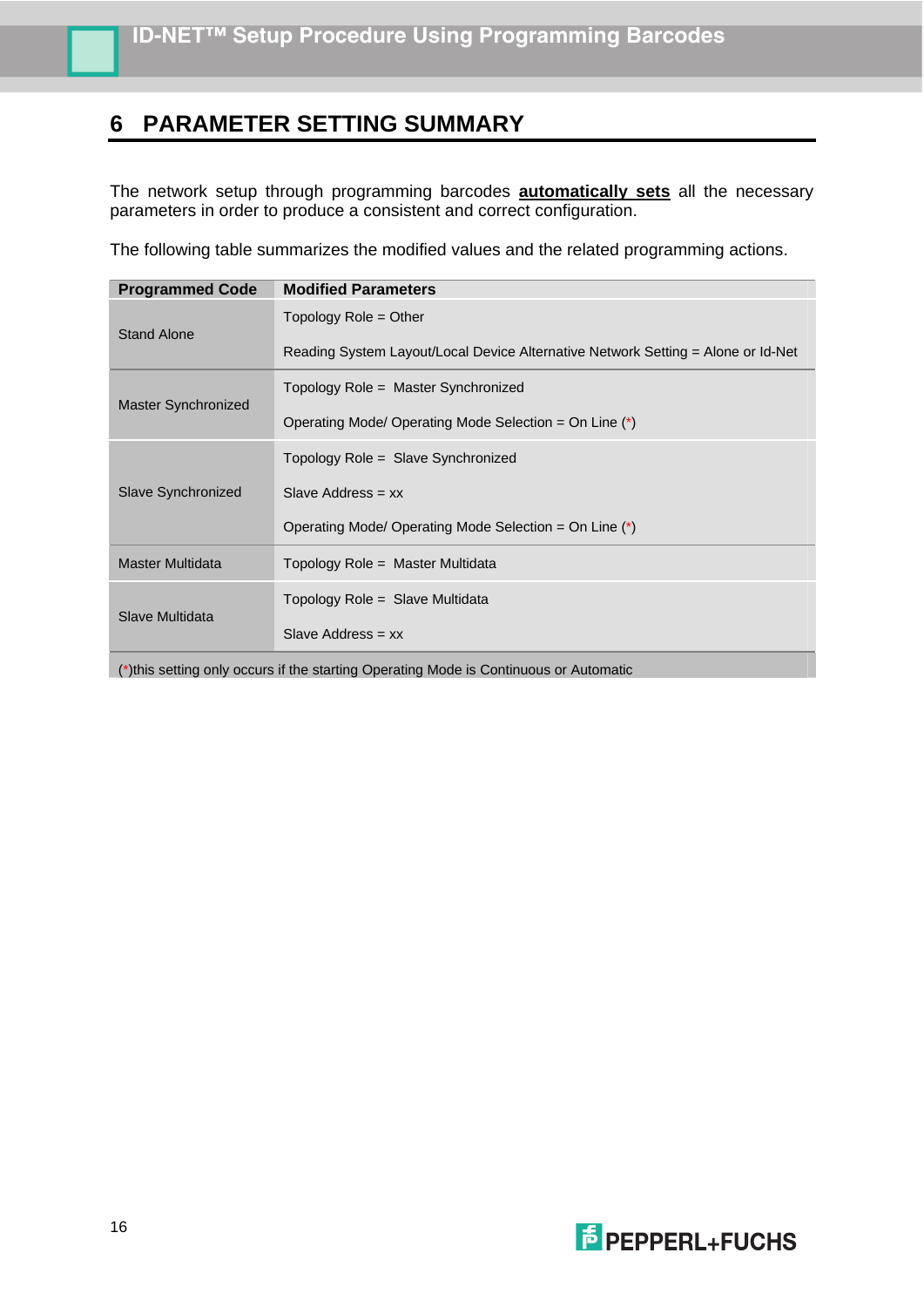### <span id="page-16-0"></span>**7 X-PRESS™ KEY LOCK – UNLOCK BARCODE**

The X-PRESS™ key can be locked and unlocked through two different methods:

- by means of a Genius<sup>™</sup> parameter
- with a programming barcode

The programming barcode procedure uses the *Auto Learn* Mode as described in chapter 2.

The code below is a "toggle-code":

- if the key is locked, the programming code will unlock the key
- if the key is unlocked, the programming code will lock the key



### <span id="page-16-1"></span>**8 RESTORE DEFAULT PARAMETERS BARCODE**

The programming barcode procedure uses the *Auto Learn* Mode as described in chapter 2.

The code below allows setting the scanner to its factory default values, Configuration and Environmental Parameters:



**E** PEPPERL+FUCHS